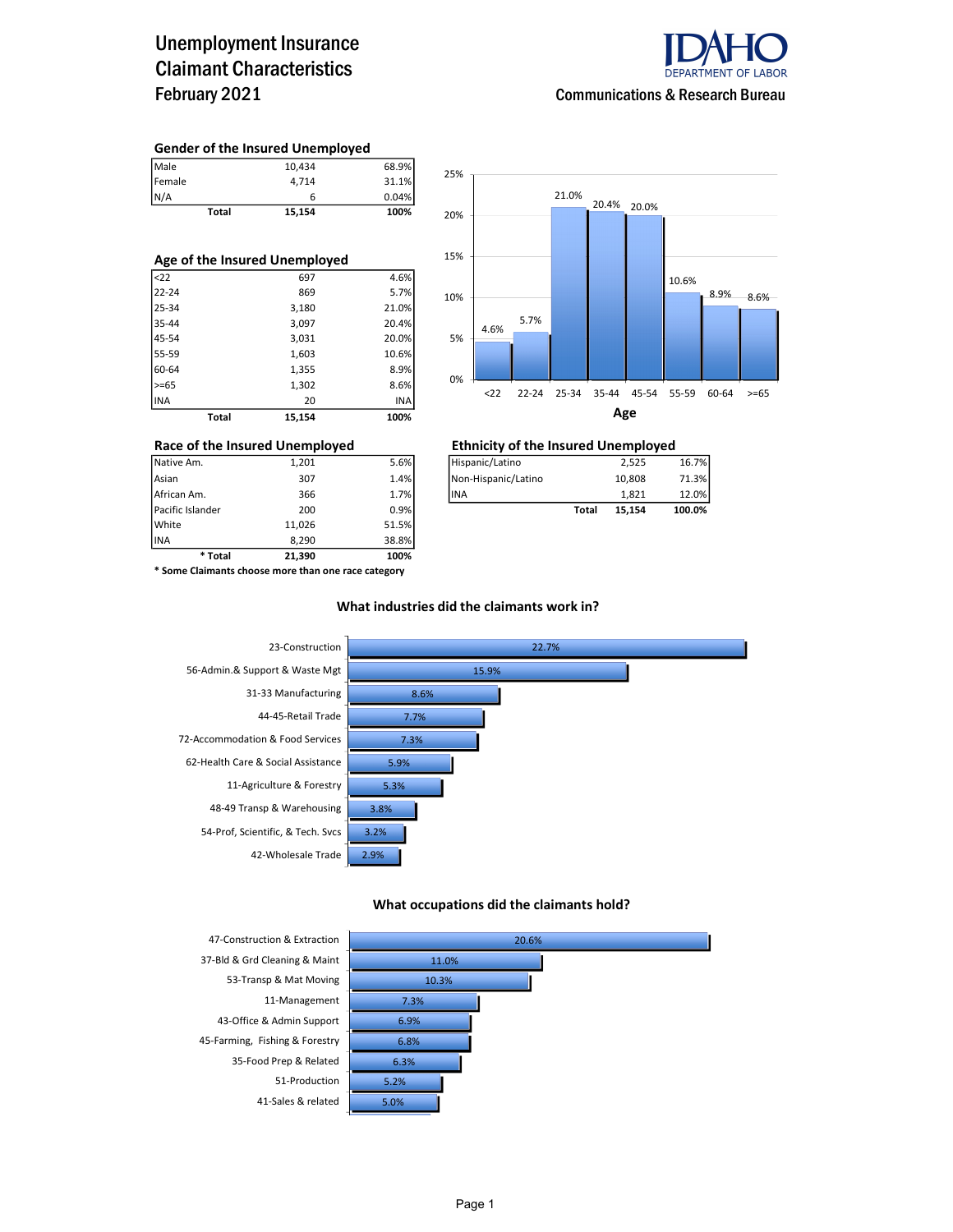# Unemployment Insurance Claimant Characteristics



# February 2021 **Communications & Research Bureau**

|                                                              | <b>February</b> |       | January |       | <b>Monthly</b>    | <b>February</b> | Yearly |                   |
|--------------------------------------------------------------|-----------------|-------|---------|-------|-------------------|-----------------|--------|-------------------|
| <b>Demographics</b>                                          | 2021            |       | 2021    |       | <b>Difference</b> | 2021            |        | <b>Difference</b> |
|                                                              |                 |       |         |       |                   |                 |        |                   |
| Gender:                                                      |                 |       |         |       |                   |                 |        |                   |
| Male                                                         | 10,434          | 68.9% | 9,762   | 69.4% | 672               | 7,626           | 74.5%  | 2808              |
| Female                                                       | 4,714           | 31.1% | 4,308   | 30.6% | 406               | 2,613           | 25.5%  | 2101              |
| <b>INA</b>                                                   | 6               | 0.0%  | 5       | 0.0%  | 1                 | $\overline{2}$  | 0.0%   | 4                 |
| <b>Total</b>                                                 | 15,154          |       | 14,075  |       | 1,079             | 10,241          |        | 4913              |
| Race: NOTE: Claimants may choose more than one Race category |                 |       |         |       |                   |                 |        |                   |
| Native American                                              | 1,201           | N/A   | 1,198   | N/A   | 3                 | 900             | N/A    | 301               |
| Asian                                                        | 307             | N/A   | 321     | N/A   | $-14$             | 130             | N/A    | 177               |
| African American                                             | 366             | N/A   | 343     | N/A   | 23                | 151             | N/A    | 215               |
| Pacific Islander                                             | 200             | N/A   | 222     | N/A   | $-22$             | 116             | N/A    | 84                |
| <b>White</b>                                                 | 11,026          | N/A   | 11,017  | N/A   | 9                 | 10,117          | N/A    | 909               |
| <b>INA</b>                                                   | 8,290           | N/A   | 7,689   | N/A   | 601               | 6,211           | N/A    | 2079              |
|                                                              |                 |       |         |       |                   |                 |        |                   |
| <b>Ethnicity:</b>                                            |                 |       |         |       |                   |                 |        |                   |
| Hispanic/Latino                                              | 2,525           | 16.7% | 2,331   | 16.6% | 194               | 1,855           | 18.1%  | 670               |
| Non-Hispanic/Latino                                          | 10,808          | 71.3% | 9,906   | 70.4% | 902               | 6,989           | 68.2%  | 3819              |
| <b>INA</b>                                                   | 1,821           | 12.0% | 1,838   | 13.1% | $-17$             | 1,397           | 13.6%  | 424               |
|                                                              |                 |       |         |       |                   |                 |        |                   |
| Age:                                                         |                 |       |         |       |                   |                 |        |                   |
| $22$                                                         | 697             | 4.6%  | 668     | 4.7%  | 29                | 361             | 3.5%   | 336               |
| 22-24                                                        | 869             | 5.7%  | 840     | 6.0%  | 29                | 525             | 5.1%   | 344               |
| 25-34                                                        | 3,180           | 21.0% | 3,130   | 22.2% | 50                | 2,182           | 21.3%  | 998               |
| 35-44                                                        | 3,097           | 20.4% | 2,849   | 20.2% | 248               | 2,124           | 20.7%  | 973               |
| 45-54                                                        | 3,031           | 20.0% | 2,596   | 18.4% | 435               | 2,089           | 20.4%  | 942               |
| 55-59                                                        | 1,603           | 10.6% | 1,456   | 10.3% | 147               | 1,245           | 12.2%  | 358               |
| 60-64                                                        | 1,355           | 8.9%  | 1,242   | 8.8%  | 113               | 921             | 9.0%   | 434               |
| >=65                                                         | 1,302           | 8.6%  | 1,285   | 9.1%  | 17                | 792             | 7.7%   | 510               |
| Total                                                        | 15,134          |       | 14,066  |       | 1,068             | 10,239          |        | 4895              |